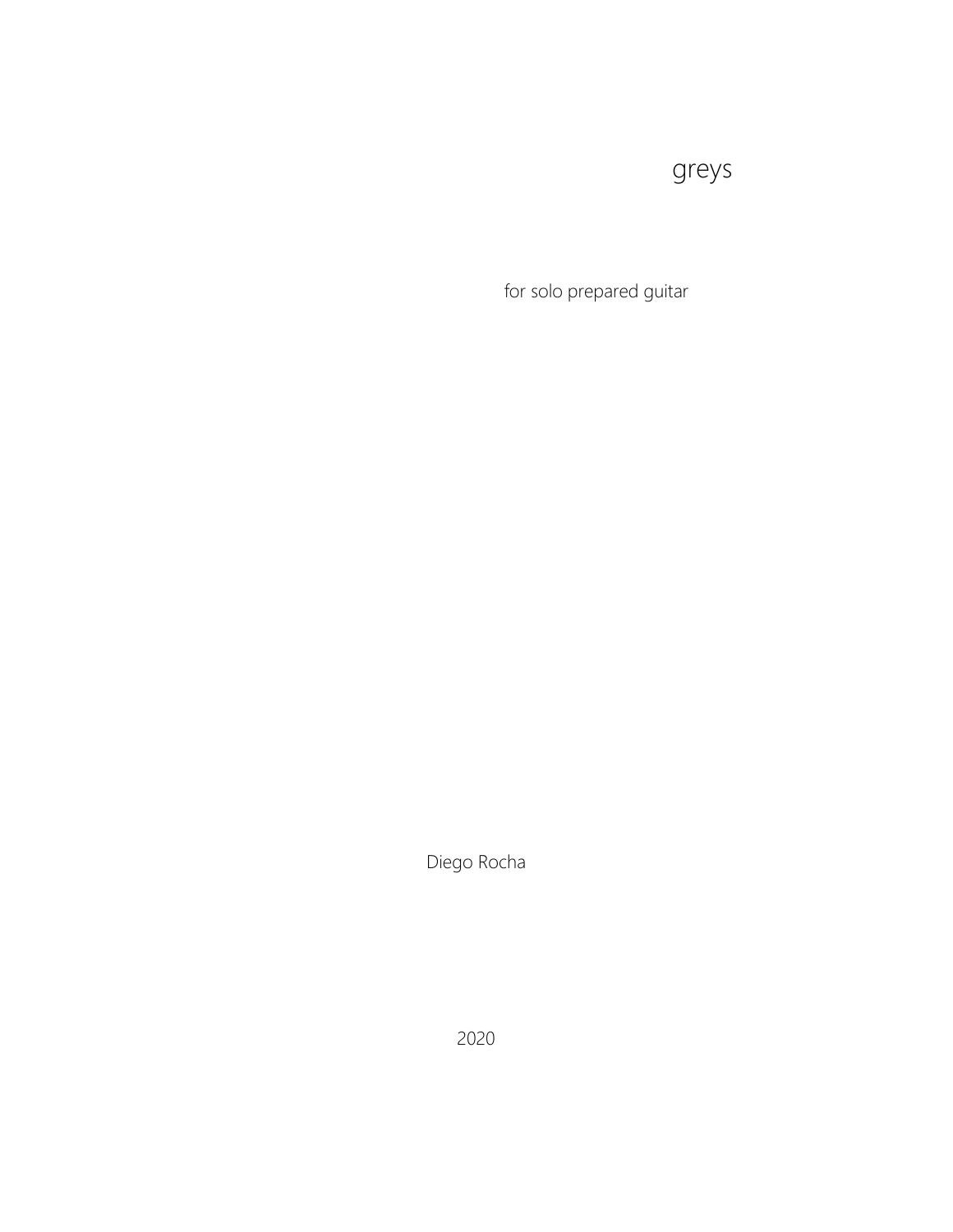greys

length: at least five minutes

for prepared guitar

written in 2020

by Diego Rocha (b. 1996)

written for and premiered by Jay Sorce/Hypercube

Program Note: *greys* is a piece meant to explore and evoke a sound-world somewhat different than what we may be used to. It requires the performer to prepare their guitar, such that the frets do not create evenly spaced half-steps, like usual, but instead create unevenly spaced intervals that are between a halfstep and whole-step. This is in a way a transformative process on the guitar while the tone remains similar, the structure of how pitch is organized is fundamentally modified, both allowing for new possibilities while simultaneously disallowing the normal. Thus, it is meant, for both audience and performer, to thrust us into somewhere new, without option to return to where we once were. Old actions have new results.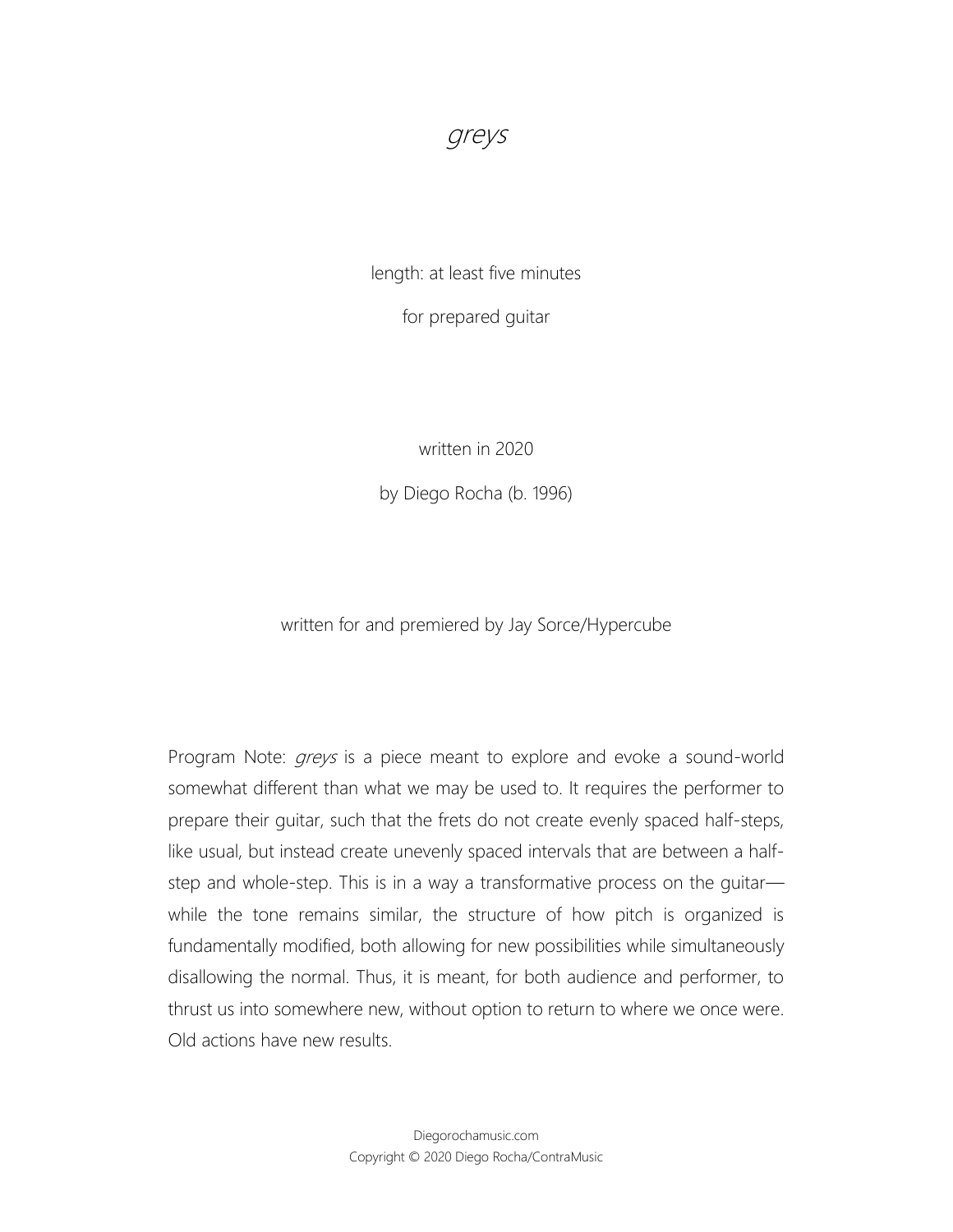Performance Notes:

Preparation:

An improvised bridge or movable bridge should be placed such that the 9<sup>th</sup> fret sounds an octave higher than the open string (placement for this is usually somewhat close to the sound hole). It may be helpful to tune the guitar a half-step or whole-step down, in order to reduce tension on the body of the guitar.

For guitars with immovable bridges: place a cylindrical object (I've found a drumstick works well) in between the strings and body of the guitar, perpendicular with the strings (and parallel with the bridge), to create an improvised bridge. This will be easier and more consistent if the object is only slightly larger than the normal gap between the strings and the body, and if it is longer (such as a drumstick) in order to more widely distribute the pressure being put on the improvised bridge and body of the guitar.

For guitars with movable bridges: simply move the bridge such that the tuning noted above is achieved.

General notes:

This piece is divided into six sections, each with accompanying directives and graphical features, in the text and graphical score found below, respectively. All sections of the piece should be performed *attacca*, with fluid transitions from each to the next. The entirety of the piece should take at least five minutes.

This piece is generally intended to be in the realm of experimental improvisation (more so than jazz improvisation, for example), but your playing biases are welcome as they will be modified and molded by the preparation. Feel free to play with pick, fingers, slide, etc. as you feel musically valuable. Do not be afraid to integrate other forms of extended technique, sound-making and objects into this work. It is not meant to be played shyly.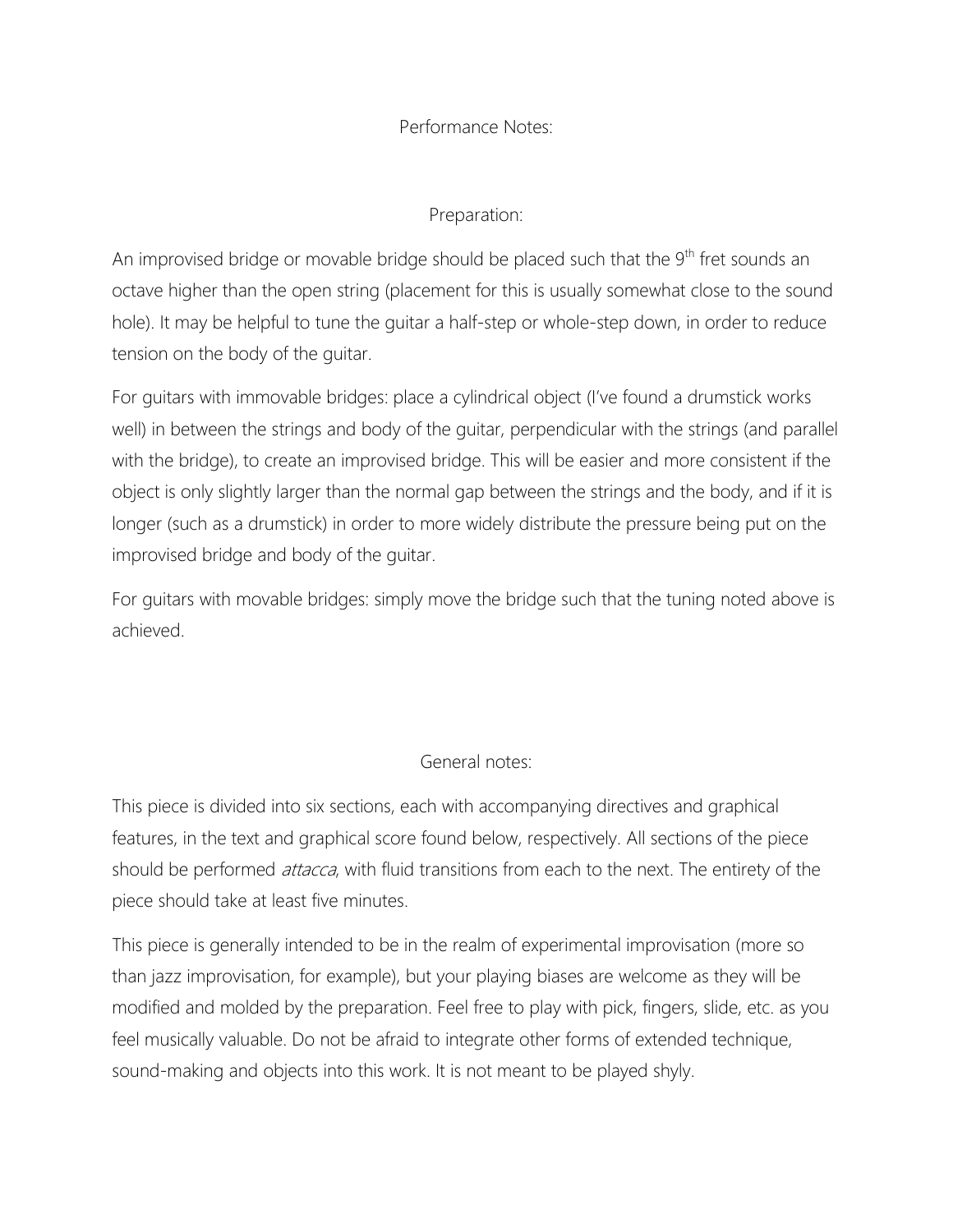## Performance Notes Cont'd:

Interpretive notes:

Both a text and graphic score are given below—the text score gives some specific and nonspecific instruction, while the graphic score is meant to give some shape to the overall concept. While specific lengths and/or ratios for the durations of each section are not given, the graphic score does give a general idea of the comparative lengths of the sections to each other (though this need not be precise); in general, the first three sections should be shorter, with the latter three being longer.

The "titles" of each section give a general comment on the texture or narrative purpose of the section. Within, there are three types of instruction that may be given for each section: character/mood instruction ("somber, mourning/searching"), direct instructions ("find intervals that you find interesting"), and suggestions or ideas ("perhaps focusing on only a string or two"). The first two of these types are obligatory while the last are optional and always begin with "perhaps." The directions are given in no specific order, and thus need not happen in the order written.

The graphical score is intended to be read left to right, in landscape orientation. There are lines that divide the page into six sections, with each section also being labelled with its corresponding number. This document is not meant to be read as a direct visual representation of the music, but rather a suggestion of shape, form, intensity, and texture.

If you have any questions, or would like to talk about interpretation or performance of the work, feel free to e-mail me at diegoaaslandrocha@gmail.com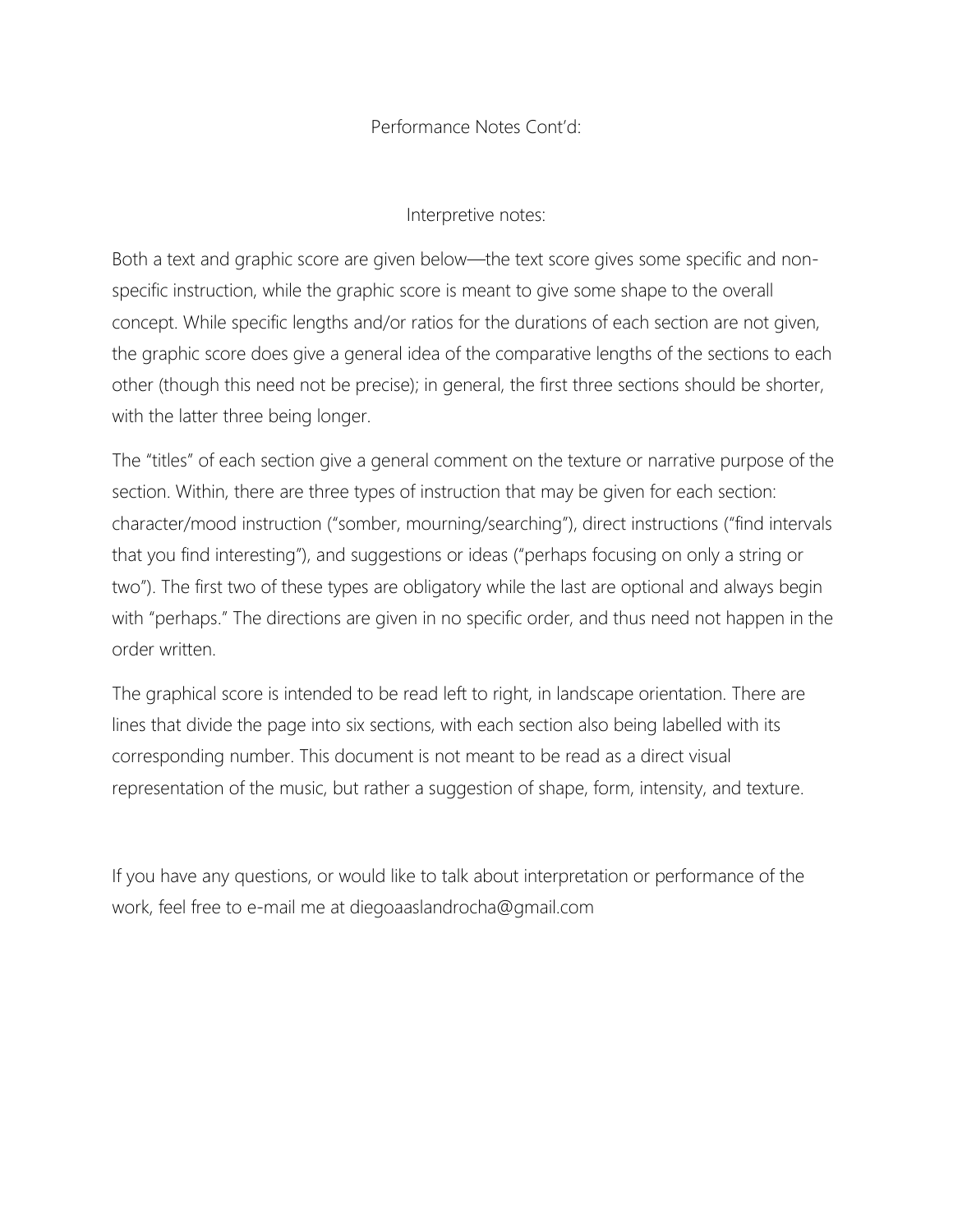## greys

1.

improvise melodically

perhaps focusing on only a string or two find intervals that you find interesting somber, mourning, searching

2.

with a focus on chords

more open in character perhaps with wild dynamic and tempo variation try standard chord shapes try unusual chord shapes

3.

continuing but with increasingly common melodic interjections

with subdued anger perhaps referencing earlier melodic material perhaps coming to focus on only a few sonorities perhaps contrasting distant registers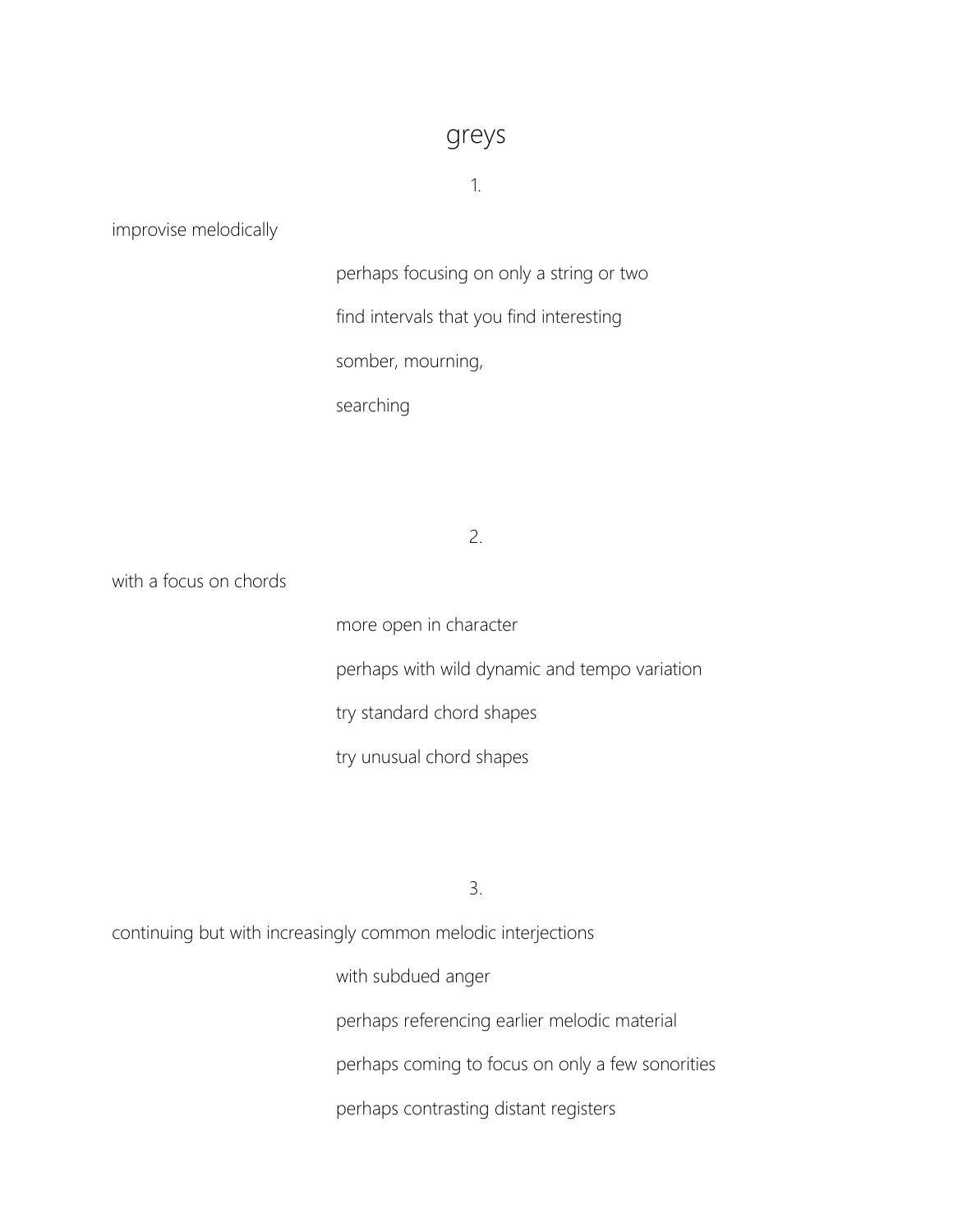textures falling apart

perhaps incorporating indefinite/unpitched sounds restless, acerbic with some harshness perhaps interrupted by moments of stillness becoming chaotic

5.

having now dissolved

wildly, frantically, with outbursts and constant movement perhaps without any sense of consistent pulse resonant, full activation of the strings with much noise, incorporating techniques at will

6.

emerging from the dissolution

return to more melodic playing perhaps with a limited range and dynamics perhaps with light arpeggiation softly, with care and tenderness

4.